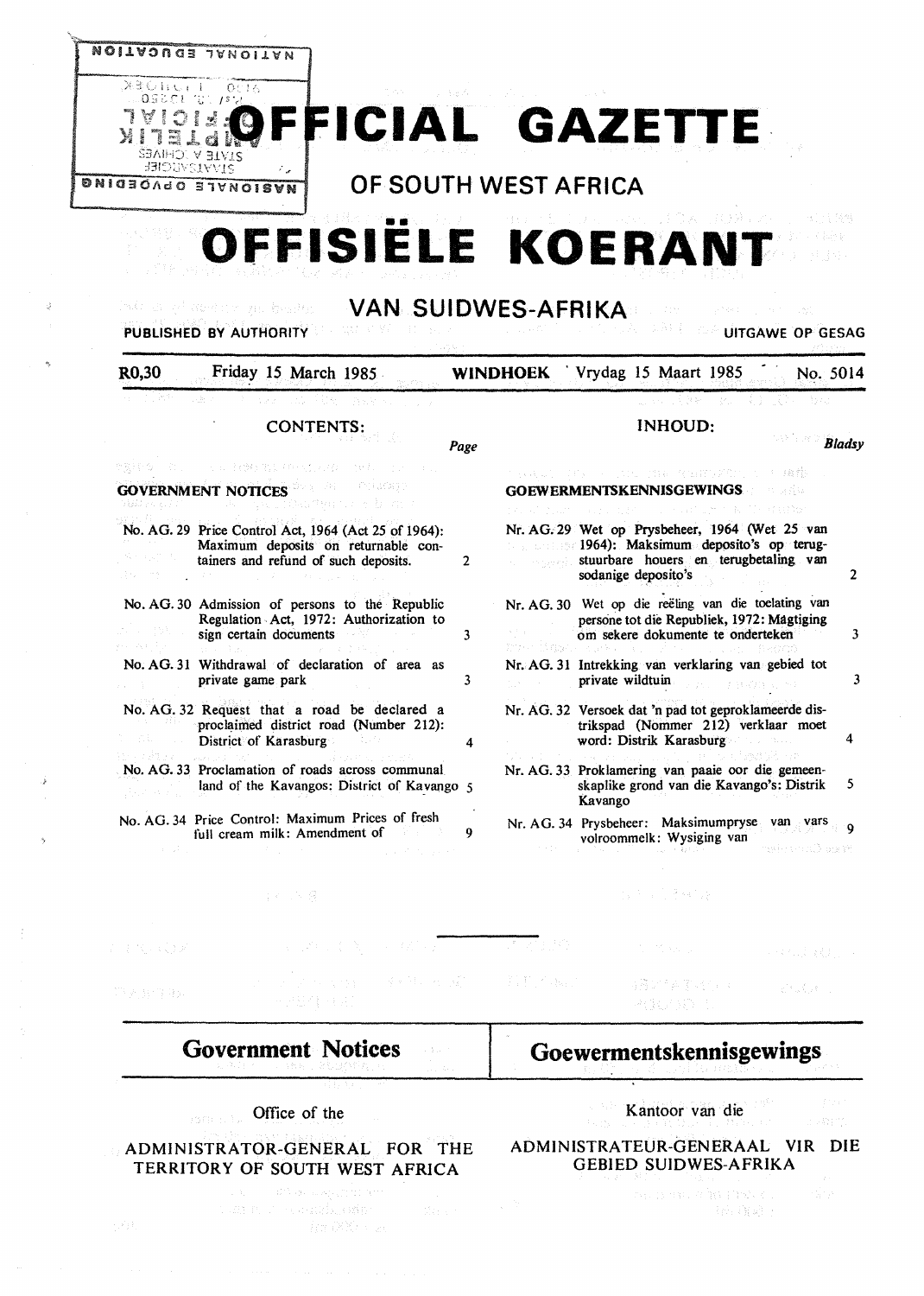DEPARTMENT OF ECONOMIC AFFAIRS

No. AG. 29 1985

## **PRICE** CONTROL ACT, 1964 (ACT 25 OF 1964): MAXIMUM DEPOSITS ON RETURN-ABLE CONTAINERS AND REFUND OF SUCH DEPOSITS

Under the powers vested in me by section 5 of the Price Control Act, 1964 (Act 25 of 1964), I hereby -

- I. repeal Government Notices AG. llO of 1981 and **AG ..** 137 of 1982; and
- 2. prescribe
	- (a) that the maximum amount of any deposit which may be required in respect of the return of a returnable container mentioned in column 2 of the Schedule in which goods mentioned in column 1 of the Schedule are sold, shall be the amount mentioned in column 3 of the Schedule; and
	- (b) that, irrespective of the amount of any deposit made, a seller of goods mentioned in column 1 of the Schedule shall refund the amount mentioned in column 3 of the Schedule to any person who offers to the said seller in an undamaged state a returnable container mentioned in column 2 of the Schedule in which goods so mentioned of the trade mark in which the said seller deals, have been sold.

P.R. KRUGER

Price Controller Windhoek, 26 February 1985

## **SCHEDULE**

DEPARTEMENT VAN EKONOMIESE SAKE

Nr. AG. 29 *198S* 

WET OP PRYSBEHEER, 1964 (WET 25 VAN 1964): MAKSIMUM DEPOSITO'S OP TERUG-STUURBARE HOUERS EN TERUG-BETALING VAN SODANIGE DEPOSITO'S

Kragtens die bevoegdheid my verleen by artikel *S* van die Wet op Prysbeheer, 1964 (Wet 25 van 1964), -

- I. herroep ek hierby Goewermentskennisgewings AG. 110 van 1981 en AG. 137 van 1982; en
- 2. skryf ek hierby voor
	- (a) dat die maksimumbedrag van enige deposito wat geëis kan word ten opsigte van die terugbesorging van 'n terugstuurbare houer in kolom 2 van die Bylae vermeld waarin goedere in kolom 1 van die Byalae vermeld verkoop word, die bedrag is wat in kolom 3 van die Bylae vermeld word; en
	- (b) dat, ongeag die bedrag van enige deposito wat gestort is, 'n verkoper van goedere in kolom 1 van die Bylae vermeld, die bedrag in kolom 3 van die Bylae vermeld, moet terugbetaal aan enigiemand wat 'n terugstuurbare houer in kolom 2 van die Bylae vermeld waarin sodanige goedere van 'n handelsmerk waarin bedoelde verkoper handel dryf, verkoop is, in 'n onbeskadigde toestand aan bedoelde verkoper aanbied.

#### P.R. KRUGER

| Pryskontroleur |                        | Windhoek, 26 Februarie 1985 |
|----------------|------------------------|-----------------------------|
|                | <b>BYLAE</b>           |                             |
|                | <b>VOIOM 1 VOIOM 2</b> | .                           |

| COLUMN 1              |           | <b>COLUMN 2</b>                                                                   |               | COLUMN <sub>3</sub> | KOLOM <sub>1</sub> | KOLOM <sub>2</sub>                                                                                    | KOLOM <sub>3</sub> |
|-----------------------|-----------|-----------------------------------------------------------------------------------|---------------|---------------------|--------------------|-------------------------------------------------------------------------------------------------------|--------------------|
| <b>GOODS</b>          |           | <b>CONTAINER</b><br>OF GOODS                                                      | <b>AMOUNT</b> |                     | <b>GOEDERE</b>     | <b>HOUER VAN</b><br><b>GOEDERE</b>                                                                    | <b>BEDRAG</b>      |
| Soft<br>drinks        |           | Per returnable bottle with a<br>a content of less than 750 ml                     |               | 15c                 | Koel-<br>drank     | Per terugstuurbare bottel met<br>'n inhoudsmaat van minder<br>as 750 ml                               | 15c                |
| <b>Soft</b><br>drinks |           | Per returnable bottle with a<br>content of 750 ml up to and<br>including 1 000 ml |               | 30c                 | Koel-<br>drank     | Per terugstuurbare bottel met<br>'n inhoudsmaat van 750 ml<br>tot en met 1 000 ml                     | 30c                |
| Soft<br>drinks        | $1000$ ml | Per returnable bottle with a<br>content of more than                              |               | 40c                 | Koel-<br>drank     | 전쟁의 이 가장 없이 그 위로 보이지 않을 때?<br>Per terugstuurbare bottel met<br>'n inhoudsmaat van meer<br>as 1 000 ml | 40c                |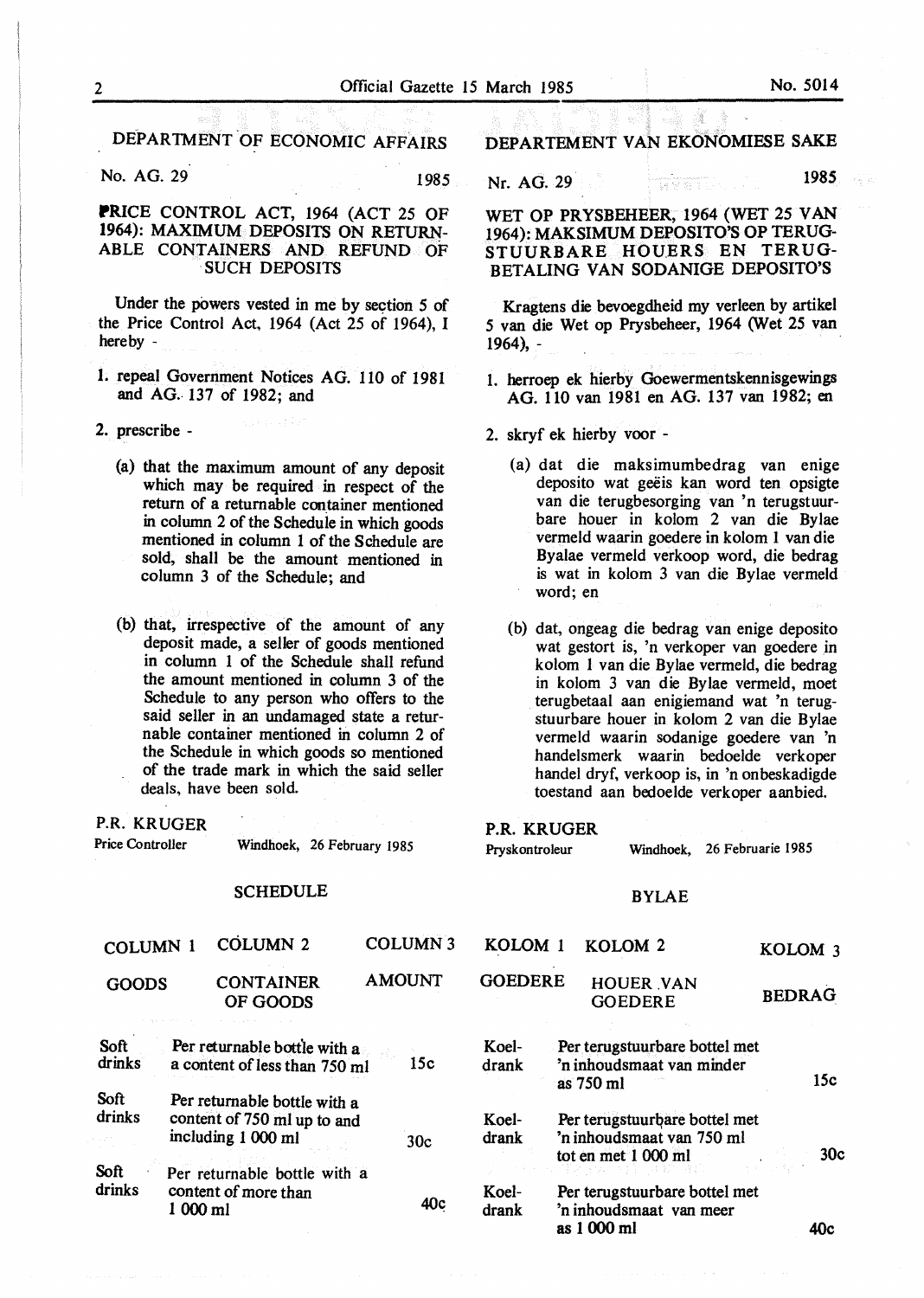| Soft<br>drinks | Per returnable full depth<br>plastic crate        | R5,00           |
|----------------|---------------------------------------------------|-----------------|
| Beer           | Per returnable bottle with a<br>content of 500 ml | 10 <sub>c</sub> |
| <b>Beer</b>    | Per returnable bottle with a<br>content of 750 ml | 15c             |
| Beer           | Per returnable full<br>depth plastic crate        | R3.             |

## DEPARTMENT OF CIVIC AFFAIRS AND MANPOWER

No. AG. 30 1985

## ADMISSION OF PERSONS TO THE REPUBLIC REGULATION ACT, 1972: AUTHORIZATION TO SIGN CERTAIN **DOCUMENTS**

Under section  $53(2)$  of the Admission of Persons to the Republic Regulation Act, 1972 (Act *59*  of 1972), I hereby authorize the undermentioned officers, being officers in the government service, to sign any order, warrant, permit, certificate or other document which may under the said Act be issued:

Maria Elizabeth van der Linde Titus Malima Joseph Philip van der Walt Theo Munro

**W.A. VAN NIEKERK** 

Administrator-General Windhoek 20 February 1985

## DEPARTMENT OF AGRICULTURE AND NATURE CONSERVATION

No. AG. 31 1985

## WITHDRAWAL OF DECLARATION OF AREA AS PRIVATE GAME PARK

In terms of section  $22(4)(b)$  of the Nature Conservation Ordinance, 1975 (Ordinance 4 of 1975), it is hereby made known that the Administrator-General has under section  $22(4)(a)$  of the said Ordinance withdrawn the declaration as a private game park of the area described in the relevant paragraph of the Schedule to Proclamation 19 of 1974 and to which the name of Falkenstein Private Game Reserve was allotted.

| Koel-<br>drank | Per terugstuurbare voldiepte<br>plastiekkrat               | cia.<br>R5,00      |
|----------------|------------------------------------------------------------|--------------------|
| Bier           | Per terugstuurbare bottel met<br>'n inhoudsmaat van 500 ml | 10c                |
| Bier           | Per terugstuurbare bottel met<br>'n inhoudsmaat van 750 ml | 15c                |
| Bier           | Per terugstuurbare voldiepte<br>plastiekkrat               | R <sub>3</sub> ,00 |

## DEPARTEMENT VAN BURGERSAKE EN MANNEKRAG

Nr. AG. 30 1985

WET OP DIE REELING VAN DiE TOELATING VAN PERSONE TOT DIE REPUBLIEK, 1972: MAGTIGING OM SEKERE DOKUMENTE TE ONDERTEKEN

Kragtens artikel 53(2) van die Wet op die Reeling van die Toelating van Persone tot die Republiek, 1972 (Wet 59 van 1972), magtig ek hierby die ondergenoemde beamptes, synde amptenare in die regeringsdiens, om 'n bevel, lasbrief, permit, sertifikaat of ander dokument wat kragtens genoemde Wet uitgereik kan word, te onderteken.

Maria Elizabeth van der Linde Titus Malima Joseph Philip van der Walt Theo Munro

## **W.A. VAN NIEKERK**

Administrateur-generaal Windhoek, 20 Februarie 1985

## DEPARTEMENT VAN LANDBOU EN NATUURBEWARING

Nr. AG. 31 1985

## INTREKKING VAN VERKLARING VAN GEBIED TOT PRIVATE WILDTUIN

Ingevolge artikel  $22(4)(b)$  van die Ordonnansie op Natuurbewaring, 1975 (Ordonnansie 4 van 1975), word hierby bekend gemaak dat die Administrateur-generaal kragtens artikel 22(4)(a) van genoemde Ordonnansie die verklaring tot 'n private wildtuin van die gebied beskryf in die toepaslike paragraafvan die Bylae by Proklamasie 19 van 1974 en waaraan die naam Falkenstein Private Wildreserwe toegeken is, ingetrek bet.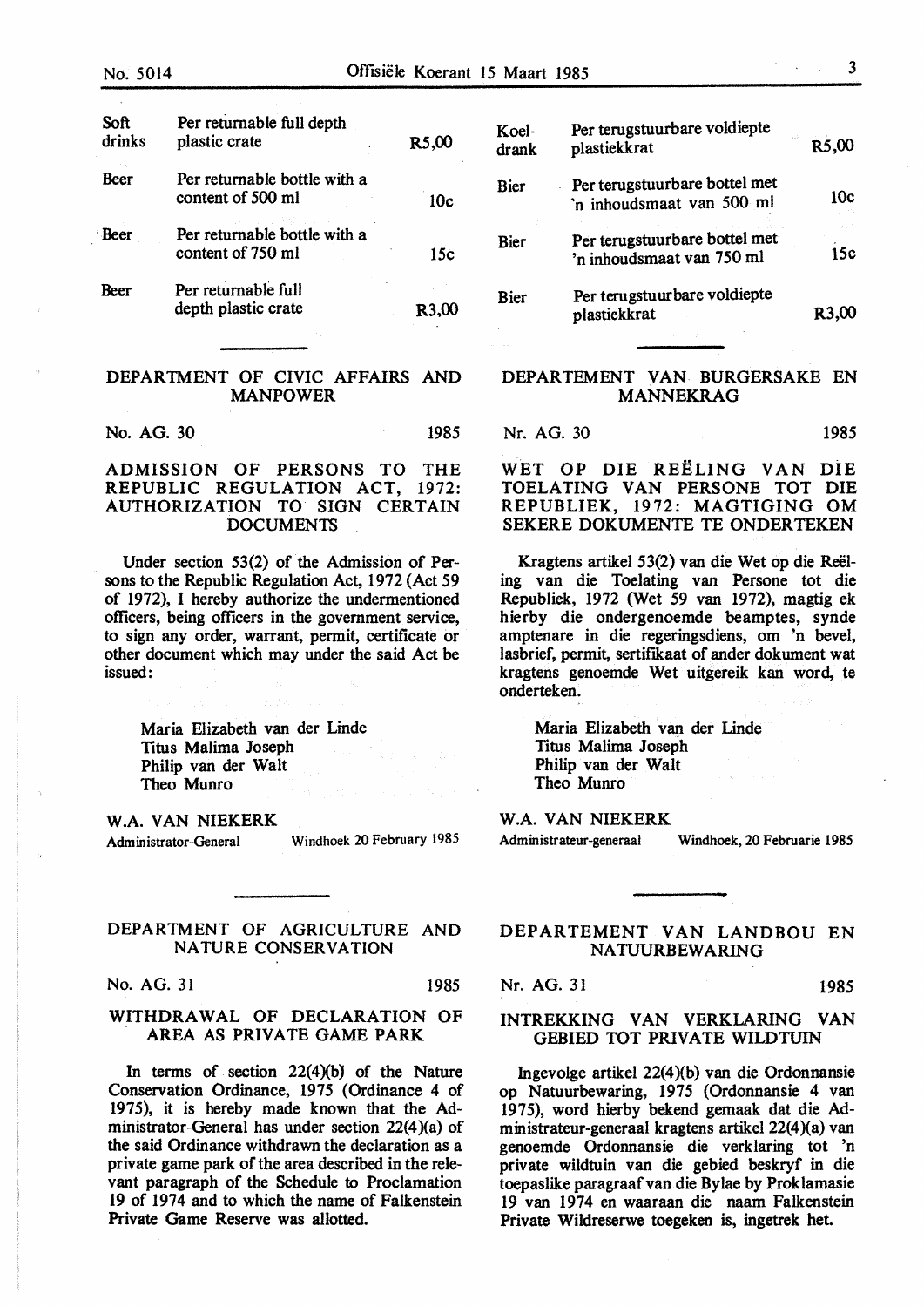#### DEPARTMENT OF TRANSPORT

No. AG. 32 1985

## REQUEST THAT A ROAD BE DECLARED A PROCLAIMED DISTRICT ROAD (NUMBER 212): DISTRICT OF KARASBURG

In terms of section 17(2) of the Roads Ordinance, 1972 (Ordinance 17 of 1972), it is hereby made known that the Roads Board of Karasburg requests that the road described in the Schedule and shown on sketch-map P1087 by the symbols D-D 1-E-El, be declared a proclaimed district road (number 212).

A copy of this notice and the said sketch-map, being a sketch-map of the area concerned on which the road to which the request refers and other proclaimed, minor and private roads in that area are shown, shall for the full period of thirty days mentioned below lie open to inspection at the offices of the Secretary for Transport, Windhoek, and the Roads Superintendent, Karasburg, during normal office hours.

real of use composition of anony

Every person having any objection to the abovementioned request is hereby commanded to lodge his objection in writing with the grounds upon which it is based clearly and specifically therein stated, with the Chairman of Roads Boards, Private Bag 12005, Ausspannplatz, 9000, within thirty days from the date of publication of this notice.

#### SCHEDULE

化封闭 全球

From a point (D on sketch-map P1087) on the farm Aussenkjer 147 generally eastwards across the said farm to a point  $(D1$  on sketch-map Pl087) on the said farm; thence generally southsouth-eastwards across the said farm to a point (E on sketch-map P1087) on the common boundary of the said farm and the state land known as "Duifie se Vlakte"; thence generally south-southeastwards across the said state land to a point (El on sketch-map P1087) on district road 212 on the

said state land. The second group  $\frac{1}{2}$  and  $\frac{1}{2}$  and  $\frac{1}{2}$  and  $\frac{1}{2}$  and  $\frac{1}{2}$  and  $\frac{1}{2}$  and  $\frac{1}{2}$  and  $\frac{1}{2}$  and  $\frac{1}{2}$  and  $\frac{1}{2}$  and  $\frac{1}{2}$  and  $\frac{1}{2}$  and  $\frac{1}{2}$  and  $\frac{1$ โรมทั่ว เปราสงครั้ง และเรา เขาได้เช่นที่จะได้ ก็การจะทำการเรา<br>คุณการเขาตัดรัฐบาลเว็บ เรื่องเรื่องเรื่องการเขาตัดรัฐบาลเร็ว เรื่องการเขาตัด<br>เข้าการกลุ่ม ผู้เข้าตัดรัฐบาลเขาการเขาตัดรัฐบาลเขาตัดรัฐบาลเมติดรัฐบาลเมติดรัฐบาลเ sieken ster is ad nabylt with the consequence diagnos stati kanas sa ta'u nama sa ta'u ba'a ta sa sh

## DEPARTEMENT VAN VERVOER

## Nr. AG. 32 1985

## **VERSOEK DAT 'N PAD TOT GEPRO-KLAMEERDE DISTRIKSPAD (NOMMER**  212) **VERKLAAR MOET WORD: DISTRIK KARASBURG**

lngevolge artikel 17(2) van die Ordonnansie op Paaie, 1972 (Ordonnansie 17 van 1972), word hierby bekend gemaak dat die Padraad van Karasburg versoek dat die pad wat in die Bylae beskryf en deur die simbole D-Dl-E-El op sketskaart P1087 aangetoon word, tot geproklameerde distrikspad (nomrner 212) verklaar moet word.

'n Afskrif van hierdie kennisgewing en genoemde sketskaart, synde 'n sketskaart van die betrokke streek waarop die pad waarop die versoek betrekking het en ander geproklameerde, ondergeskikte en privaatpaaie in daardie streek aangetoon word, sal vir die volle tydperk van dertig dae hieronder vermeld gedurende gewone kantoorure by die kantore van die Sekretaris van Vervoer, Windhoek, en die Paaiesuperintendent, Karasburg, ter insae beskikbaar wees.

Iedere persoon wat enige beswaar het teen bogemelde versoek word hiermee aangese om sy beswaar met die gronde waarop dit gebaseer is, duidelik en in besonderhede daarin uiteengesit, skriftelik binne 'n tydperk van dertig dae vanaf die datum van publikasie van hierdie kennisgewing by die Voorsitter van Padrade, Privaatsak 12005, Ausspannplatz, 9000, in te dien.

#### BYLAE

Complete Construction

Vanaf 'n punt (D op sketskaart P1087) op die plaas Aussenkjer 147 algemeen ooswaarts oor genoemde plaas tot op 'n punt (DI op sketskaart P1087) op genoemde plaas; van daar algemeen suidsuidooswaarts oor genoemde plaas tot op 'n punt (E op sketskaart Pl087) op die gemeenskaplike grens van genoemde plaas en die staatsgrond bekend as "Duifie se Vlakte"; van daar algemeen suidsuidooswaarts oor genoemde staatsgrond tot op 'n punt (El op sketskaart Pl087) op distrikspad 212 op genoemde staatsgrond.

and the travels are the transformation of a subset of THE COMMON IS ON A RIST OF A SERVICE OF THE CONSTRUCTION s estable en voceala antilization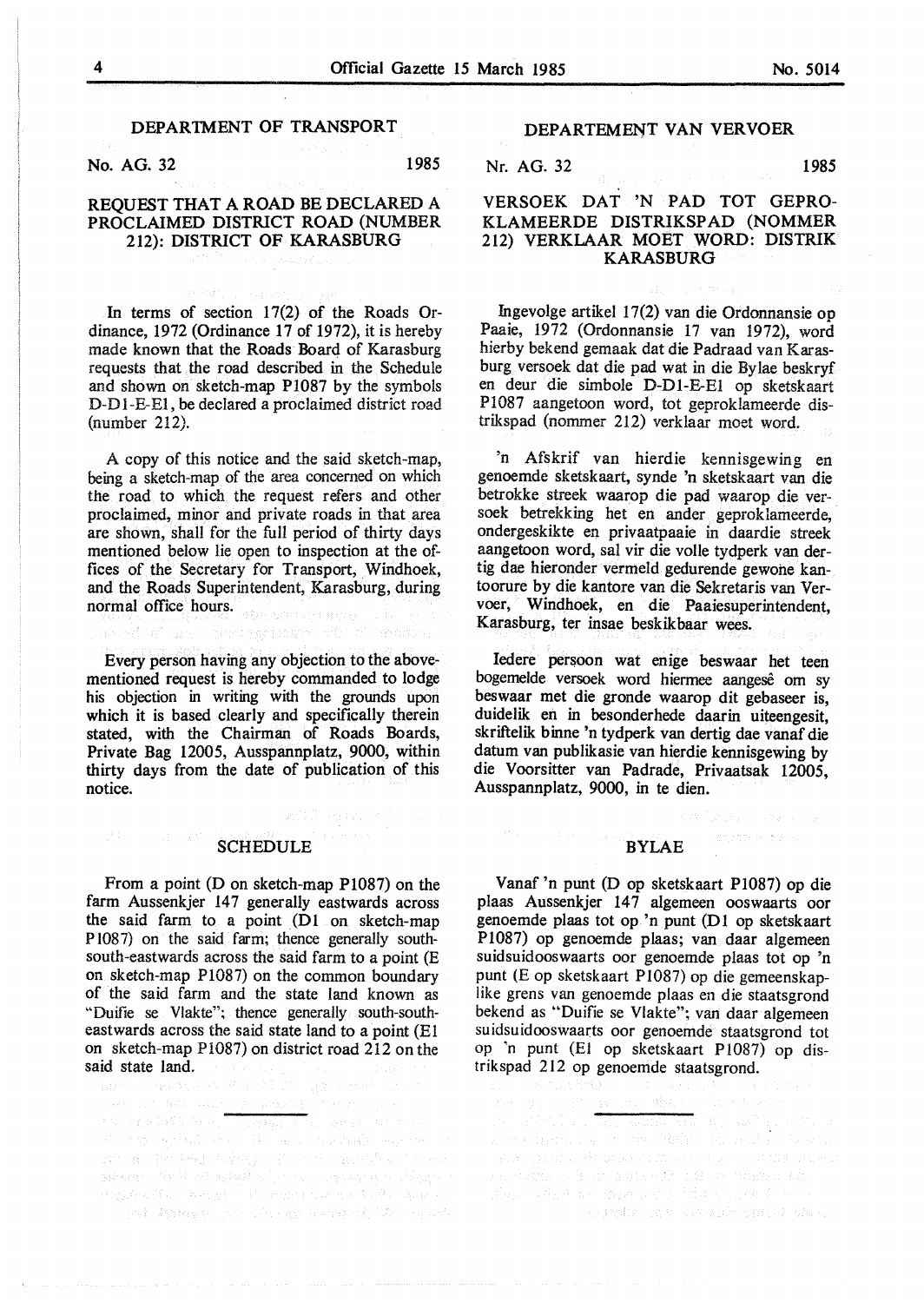## DEPARTMENT OF TRANSPORT

No. AG. 33 1985

n<br>Kalimatan

## PROCLAMATION OF ROADS ACROSS COMMUNAL LAND OF THE KAVANGOS: DISTRICT OF KAVANGO

It is hereby made known -

- (a) in terms of section 22(2) of the Roads Ordinance, 1972 (Ordinance 17 of 1972), that the Administrator-General has under section 22(1)(a) of the said Ordinance proclaimed the roads on land where no road previously existed and defined the course thereof as described in Schedules I to XX and shown on sketchmap P1152;
- (b) in terms of section 23(3) of the said Ordinance that the Administrator-General has -
	- (i) under section  $23(1)(b)$  of the said Ordinance declared the road described in Schedule I and shown on sketch-map Pl 152 by the symbols A2-D-Dl-D2-E-D3, to be a main road (number 110); and
	- (ii) under section  $23(1)(c)$  of the said Ordinance declared the road described in Schedules II to XX and shown on sketchmap Pl 152, to be district roads, in every case with the number stated in the particular Schedule.

The said sketch-map shall at all times lie open to inspection at the office of the Secretary for Transport, Windhoek, during normal office hours.

The roads referred to in this notice run across, and are entirely situated on, the communal land of the Kavangos referred to in section  $32$  of the Representative Authority of the Kavangos Proclamation, 1980 (Proclamation AG. 26 of 1980).

### SCHEDULE I

From a point (A2 on sketch-map P1152) at the place known as Nkurenkuru generally south-eastwards to a point (D on sketch-map  $P1152$ ) at the place known as Tondoro; thence generally eastsouth-eastwards to a point (Dl on sketch-map Pl 152); thence generally eastwards to a point (D2 on sketch-map Pl 152); thence generally eastwards to a point (D2 on sketch-map P1152); thence generally east-south-eastwards to a point (E

## DEPARTEMENT VAN VERVOER

Nr. AG. 33 1985.

## **PROKLAMERING VAN PAAiff OOR** DE **GEMEENSKAPLIKE GROND VAN** DIE **KA VAN GO'S: DISTRIK KA VAN GO**

Hierby word -

- (a) ingevolge artikel 22(2) van die Ordonnansie op Paaie, 1972 (Ordonnansie 17 van 1972), bekend gemaak dat die Administrateur-generaal kragtens artikel  $22(1)(a)$  van genoemde Ordonnansie oor grond waar voorheen geen pad bestaan het nie die paaie geproklameer en die loop daarvan bepaal het SOOS beskryf in Bylaes I tot xx en op sketskaart Pl 152 aangetoon;
- (b) ingevolge artikel 23(3) van genoemde Ordonnansie bekend gemaak dat die Administrateur-generaal -
	- (i) kragtens artikel 23(1)(b) van genoemde Ordonnansie die pad wat in By lae I beskryf en deur die simbole A2-D-Dl-D2-E-D3 op sketskaart P1152 aangetoon word, tot grootpad (nommer 110) verklaar het; en
	- (ii) kragtens artikel 23(1)(c) van genoemde Ordonnansie, die paaie wat in Bylaes II tot XX beskryf en op sketskaart P1152 aangetoon word, tot distrikspaaie verklaar het, in elke geval met die nommer wat in die betrokke By lae vermeld word.

Genoemde sketskaart is te alle tye gedurende gewone kantoorure by die kantoor van die Sekretaris van Vervoer, Windhoek, ter insae beskikbaar.

Die in hierdie kennisgewing bedoelde paaie loop oor, en is in hulle geheel gelee op die gemeenskaplike grond van die Kavango's bedoel in artikel 32 van die Proklamasie op die Verteenwoordigende Owerheid van die. Kavango's, 1980 (Proklamasie AG. 26 van 1980).

## BYLAE I

医细胞 医斜肌

Van 'n punt (A2 op sketskaart Pl152) by die plek bekend as Nkurenkuru algemeen suidooswaarts tot op 'n punt (D op sketskaart P1152) by die plek bekend as Tondoro; van daar algemeen oossuidooswaarts tot op 'n punt (D1 op sketskaart Pl 152); van daar algemeen ooswaarts tot op 'n punt (D2 op sketskaart Pl 152); van daar algemeen oossuidooswaarts tot op 'n punt (E op sketskaart Pl152) by die plek bekend as Mupini;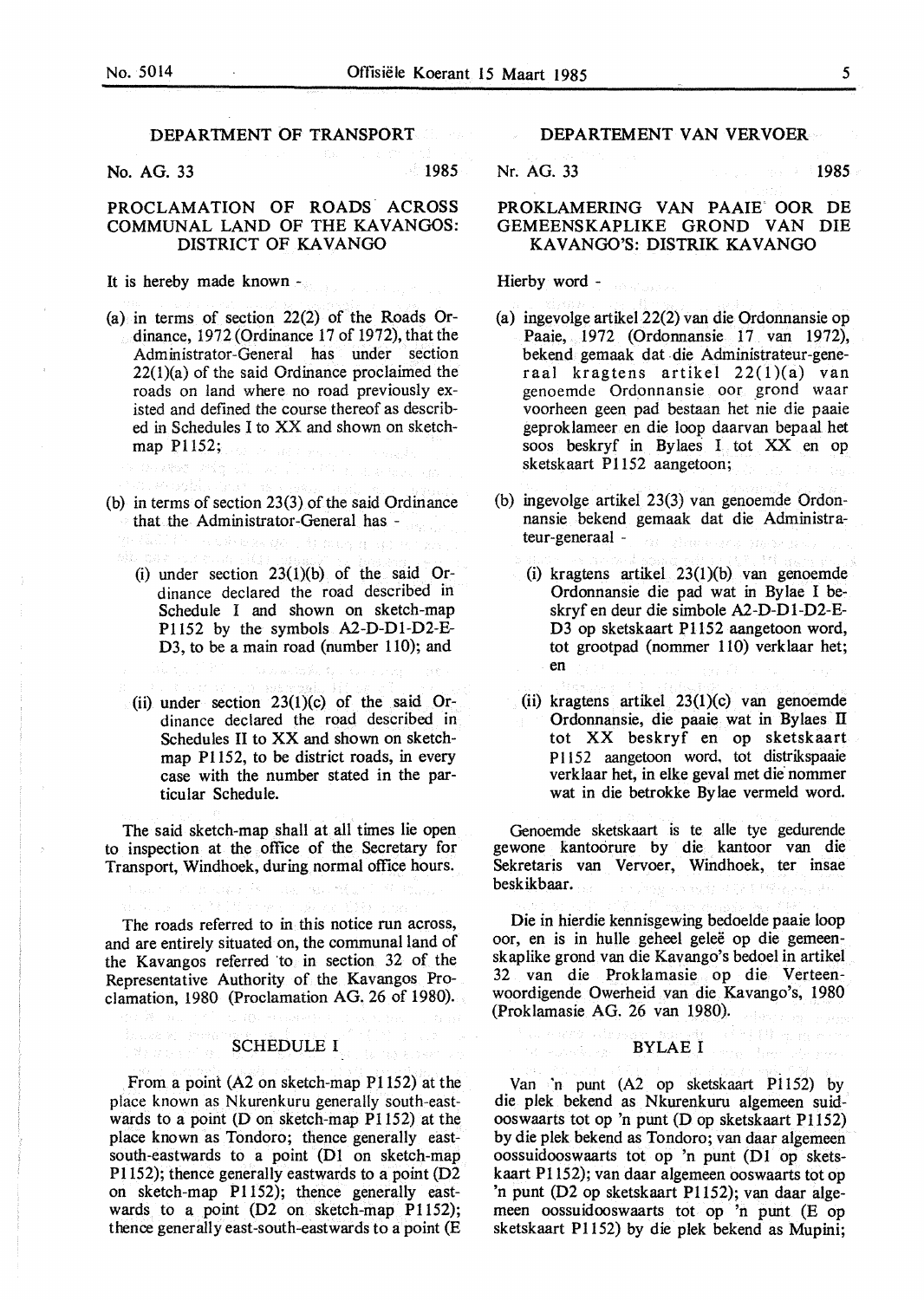on sketch-map Pl 152) at the place known as Mupini; thence generally east-south-eastwards to a point (D3 on sketch-map P1152) at the place known as Rundu.

## SCHEDULE II

From a point (Nl on sketch-map P1152) on trunk road 8, section 4, generally southwards to a point (T on sketch-map P1152) on the southern boundary of the district of Kavango. (The number of the road described herein shall be 3309.)

### SCHEDULE III

From a point (F on sketch-map Pl 152) on trunk road 8, section 4, generally southwards to a point (Fl on sketch-map Pl 152) at the place known as Hamoye; thence generally south-southeastwards to a point (F2 on sketch-map P1152); thence generally south-eastwards and more and more east-south-eastwards to a point (F3 on sketch-map Pl 152) at the place known as Ncaute. (The number of the road described herein shall be 3400).

#### SCHEDULE IV

From a point (G on sketch-map Pl 152) on the road described in Schedule III generally eastwards to a point (G1 on sketch-map P1152). (The number of the road described herein shall be 3401).

#### SCHEDULE V

From a point (D3 on sketch-map P1152) at the place known as Rundu generally east-north-eastwards to a point (H on sketch-map P1152); thence generally eastwards to a point (H1 on sketch-map Pl 152); thence generally eastwards to a point (H2 on sketch-map Pl 152); thence generally east-north-eastwards to a point (J on sketchmap Pl 152) at the place known as Mashari; thence generally eastwards to a point (J2 on sketch-map Pl 152); thence generally east-southeastwards to a point (J3 on sketch-map P1152); thence generally eastwards to a point (K on sketch-map Pl 152); thence generally east-southeastwards and more and more eastwards to a point (K2 on sketch-map P1152); thence generally east-north-eastwards to a point  $(M1)$  on sketch-map Pl152); thence generally east-northeastwards to a point (N on sketch-map P1152); thence generally east-north-eastwards to a point (N2 on sketch-map P1152); thence generally eastnorth-eastwards to a point (N3 on sketch-map P1152); thence generally eastwards to a point (O on sketch-map P1152) at the place known as

van daar algemeen oossuidooswaarts tot op 'n punt (D3 op sketskaart P1152) by die plek bekend as Rundu.

## BYLAE II

Van 'n punt (Nl op sketskaart Pl 152) op hoofpad 8, seksie 4, algemeen suidwaarts tot op 'n punt (Top sketskaart Pl 152) op die suidelike grens van die distrik Kavango. (Die nommer van die pad hierin beskryf is 3309.)

#### BYLAE III

Van 'n punt (F op sketskaart P1152) op hoofpad 8, seksie 4, algemeen suidwaarts tot op 'n punt (Fl op sketskaart P1152) by die plek bekend as Hamoye; van daar algemeen suidsuidooswaarts tot op 'n punt (F2 op sketskaart P1152); van daar algemeen suidooswaarts en al meer oossuidooswaarts tot op 'n punt (F3 op sketskaart P1152) by die plek bekend as Ncaute. (Die nommer van die pad hierin beskryf is 3400.)

#### BYLAEIV

Van 'n punt (G op sketskaart Pl 152) op die pad beskryf in Bylae III algemeen ooswaarts tot op 'n punt (Gl op sketskaart P1152). (Die nommer van die pad hierin beskryf is 3401.)

#### BYLAE V

Van 'n punt (D3 op sketskaart P1152) by die plek bekend as Rundu algemeen oosnoordooswaarts tot op 'n punt (H op sketskaart P1152); van daar algemeen ooswaarts tot op 'n punt (HI op sketskaart P1152); van daar algemeen ooswaarts tot op 'n punt (H2 op sketskaart P 1152); van daar algemeen oosnoordooswaarts tot op 'n punt (J op sketskaart Pl 152) by die plek bekend as Mashari; van daar algemeen ooswaarts tot op 'n punt (J2 op sketskaart Pl 152); van daar algemeen oossuidooswaarts tot op 'n punt (J3 op sketskaart Pl 152); van daar algemeen ooswaarts tot op 'n punt (K op sketskaart P1152); van daar algemeen oossuidooswaarts en al meer ooswaarts tot op 'n punt (K.2 op sketskaart P1152); van daar algemeen oosnoordooswaarts tot op 'n punt (M 1 op sketskaart Pl 152); van daar algemeen oosnoordooswaarts tot op 'n punt (N op sketskaart Pl 152); van daar algemeen oosnoordooswaarts tot op 'n punt (N2 op sketskaart Pl 152); van daar algemeen oosnoordooswaarts tot op 'n punt (N3 op sketskaart Pl 152); van daar algemeen ooswaarts tot op 'n punt (O op sketskaart P1152) by die plek bekend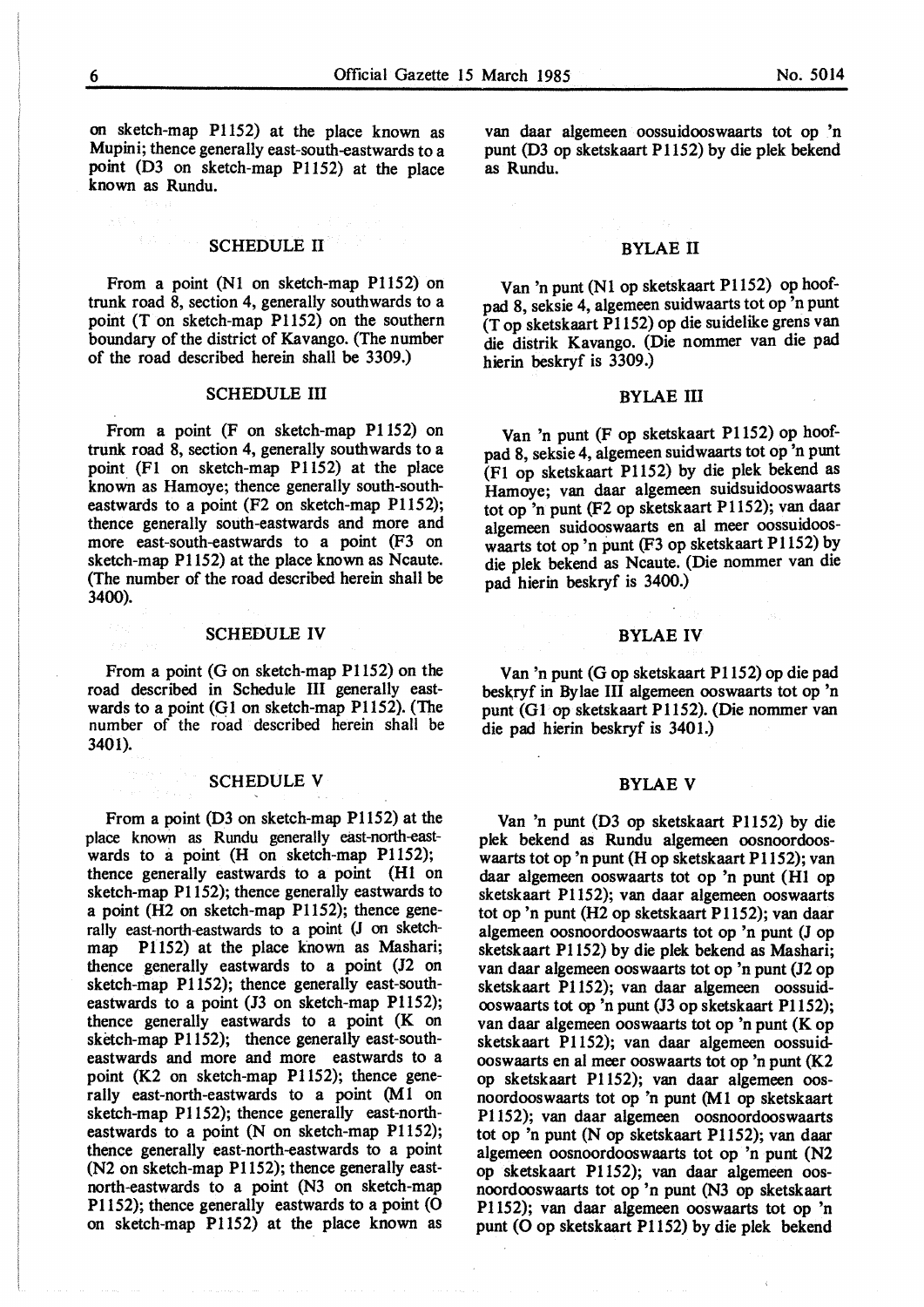Kangongo; thence generally east-south-eastwards to a point (P on sketch-map Pl 152); thence gene-. rally east-south-eastwards to a point (Q on sketchmap P1152); thence generally east-south-eastwards to a point (R on sketch-map P1152) at the place known as Andara; thence generally eastsouth-eastwards to a point (S on sketch-map Pl 152); thence generally eastwards to a point (Sl on sketch-map Pl152) at the place known as Bagani. (The number of the road described herein shall be 3402).

#### SCHEDULE VI

From a point (Sl on sketch-map Pl 152) at the place known as Bagani generally south-eastwards to a point (S2 on sketch-map Pl 152); thence generally westwards to a point (S3 on sketch-map Pl 152) on the road described in Schedule II. (The number of the road described herein shall be 3403.)

#### SCHEDULE VII

From a point (B on sketch-map P1152) on the western boundary of the district of Kavango generally east-south-eastwards to a point (B1 on sketch-map Pl 152) at the place known as Mpungu; thence generally south-eastwards to a point (B2 on sketch-map P1152); thence generally east-south-eastwards to a point (B3 on sketch-map Pl 152); thence generally eastwards to a point (B4 on sketch-map Pl 152); thence generally east-south-eastwards to a point  $(B5 \text{ on }$ sketch-map Pl 152); thence generally eastwards and more and more east-north-eastwards to a point (B6 on sketch-map P1152) on the road described in Schedule I. (The number of the road described herein shall be \_3404.)

#### **SCHEDULE VIII**

From a point (A on sketch-map Pl 152) on the western boundary of the district of Kavango generally eastwards to a point (Al on sketch-map Pl 152); thence generally south-south-eastwards to a point (C on sketch-map P1152); thence generally south-eastwards to a point (A2 on sketch-map P1152) at the place known as Nkurenkuru. (The number of the road described herein shall be 3405).

#### SCHEDULE IX

From a point (A2 on sketch-map P1152) at the place known as Nkurenkuru generally south- south-westwards to a point (A3 on sketch-map P1152); thence generally west-south-westwards to a point (B3 on sketch-map Pl 152) on the road described in Schedule VII. (The number of the **road described herein shall be 3406).** 

as Kangongo; van daar algemeen oossuidooswaarts tot op 'n punt (P op sketskaart P1152); van daar algemeen oossuidooswaarts tot op 'n punt (Q op sketskaart Pl 152); van daar algemeen oossuidooswaarts tot op 'n punt (R op sketskaart Pl 152) by die plek bekend as Andara; van daar algemeen oossuidooswaarts tot op 'n punt (S op sketskaart Pl 152); van daar algemeen ooswaarts tot op 'n punt (Sl op sketskaart Pl 152) by die plek bekend as Bagani. (Die nommer van die pad hierin beskryf is 3402.)

## BYLAE VI

Van 'n punt {Sl op sketskaart P1152) by die plek bekend as Bagani algemeen suidooswaarts tot op 'n punt {S2 op sketskaart Pl 152); van daar algemeen weswaarts tot op 'n punt (S3 op sketskaart Pl 152) op die pad beskryf in Bylae II. {Die nommer van die pad hierin beskryf is 3403.)

#### BYLAE VII

Van 'n punt {B op sketskaart P1152) op die westelike grens van die distrik Kavango algemeen oossuidooswaarts tot op 'n punt {Bl op sketskaart Pl 152) by die plek bekend as Mpungu; van daar algemeen suidooswaarts tot op 'n punt {B2 op sketskaart P1152); van daar algemeen oossuidooswaarts tot op 'n punt (B3 op sketskaart Pl 152); van daar algemeen ooswaarts tot op 'n punt {B4 op sketskaart Pl 152); van daar algemeen oossuidooswaarts tot op 'n punt {B5 op sketskaart P1152); van daar algemeen ooswaarts en al meer oosnoordooswaarts tot op 'n punt {B6 . op sketskaart Pl 152) op die pad beskryf in Bylae I. {Die nommer van die pad hierin beskryf is 3404.)

#### BYLAE VIII

Van 'n punt (A op sketskaart Pl 152) op die westelike grens van die distrik Kavango algemeen ooswaarts tot op 'n punt (Al op sketskaart Pl 152); van daar algemeen suidsuidooswaarts tot op 'n punt (C op sketskaart P1152); van daar algemeen suidooswaarts tot op 'n punt {A2 op sketskaart P1152) by die plek bekend as Nkurenkuru. {Die nommer van die pad hierin beskryf is 3405.)

#### BYLAE IX

Van 'n punt {A2 op sketskaart P1152) by die. plek bekend as Nkurenkuru algemeen suidsuidweswaarts tot op 'n punt (A3 op sketskaart Pl 152); van daar algemeen wessuidweswaarts tot op 'n punt {B3 op sketskaart P1152) op die pad beskryf in Bylae VII. {Die nommer van die pad hierin beskryf is 3406.)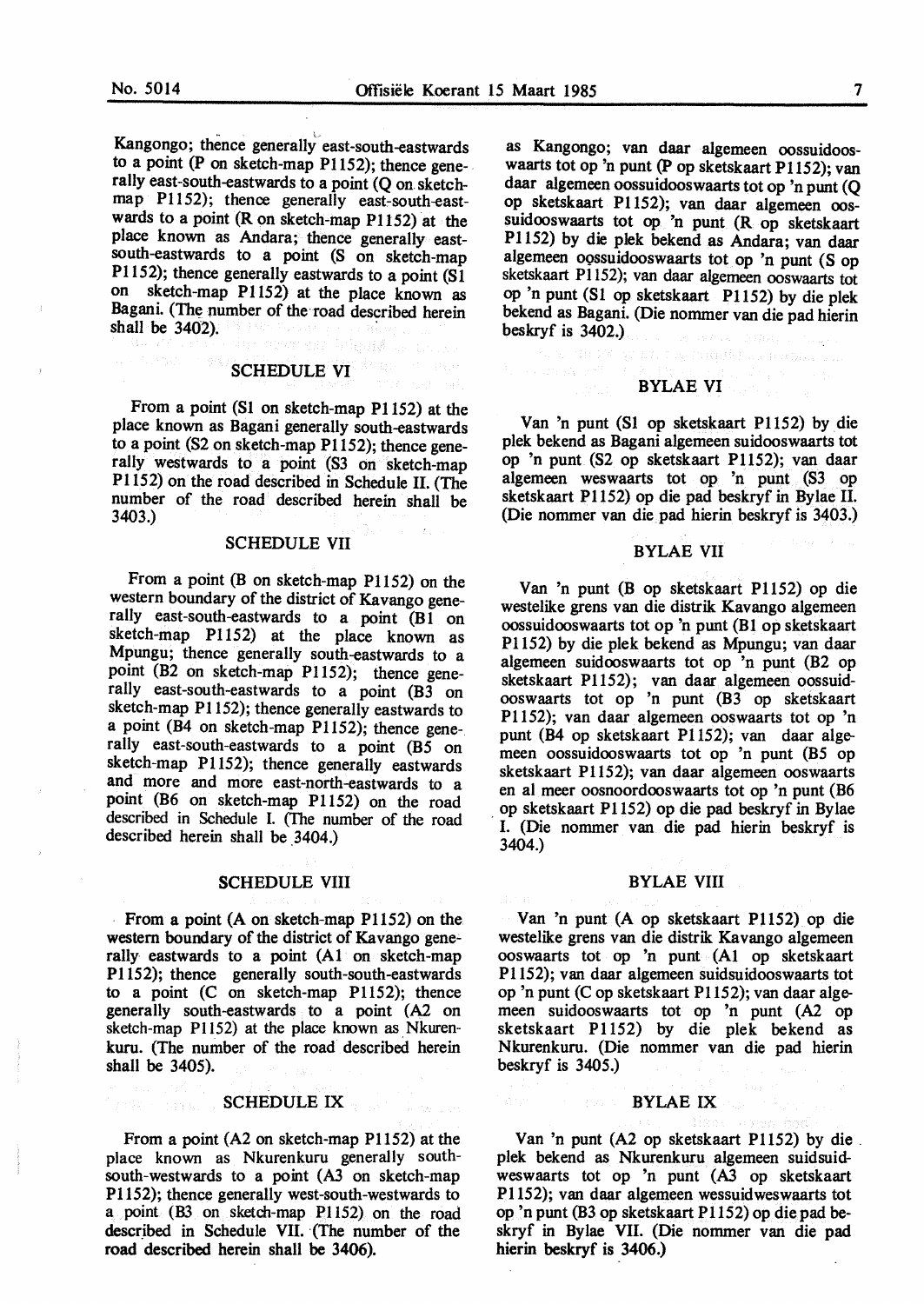## **SCHEDULE X**

From a point (Bl on sketch-map P1152) at the place known as Mpungu generally east-north-eastwards to a point  $(C \text{ on sketch-map } P1152)$  on the road described in Schedule VIII. (The number of the road described herein shall be 3407).

#### SCHEDULE XI

From a point (E on sketch-map P1152) at the place known as Mupini generally southwards to a point (El on sketch-map Pl 152). (The number of the road described herein shall be 3408).

#### SCHEDULE XII

From a point (J on sketch-map P1152) at the place known as Mashari generally south-southeastwards to a point (J1 on sketch-map P1152) on trunk road 8, section 4. (The number of the road described herein shall be 3409).

## SCHEDULE XIII

From a point  $(K \text{ on sketch-map } P1152)$  on the road described in Schedule V generally southwards to a point (Kl on sketch-map P1152) on trunk road 8, section 4. (The number of the road described herein shall be 3410).

#### SCHEDULE XIV

From a point (K2 on sketch-map P1152) on the road described in Schedule V generally southwards to a point (L on sketch-map P1152) on trunk road 8, section 4. (The number of the road described herein shall be 3411.)

#### SCHEDULE XV

From a point (Ml on sketch-map Pl 152) on the road described in Schedule V generally southwards to a point (M on sketch-map P1152) on trunk road 8, section 4. (The number of the road described herein shall be 3412.)

#### SCHEDULE XVI

From a point (N on sketch-map P1152) on the road described in Schedule V generally southwards to a point (NI on sketch-map P1152) on trunk road 8, section 4. (The number of the road described herein shall be 3413.)

# BARGER SCHEDULE XVII (1999)

From a point (O on sketch-map P1152) at the place known as Kangongo generally southwards

#### BYLAE X

Van 'n punt (Bl op sketskaart P1152) by die plek bekend as Mpungu algemeen oosnoordooswaarts tot op 'n punt (C op sketskaart Pl 152) op die pad beskryf in By lae VIII. (Die nommer van die pad hierin beskryf is 3407 .)

#### BYLAE XI

Van 'n punt (E op sketskaart Pl 152) by die plek bekend as Mupini algemeen suidwaarts tot op 'n punt (El op sketskaart Pl 152). (Die nommer van die pad hierin beskryf is 3408.)

#### BYLAE XII

Van 'n punt (J op sketskaart P1152) by die plek bekend as Mashari algemeen suidsuidooswaarts tot op 'n punt (JI op sketskaart P1152) op hoofpad 8, seksie 4. (Die nommer van die pad hierin beskryf is 3409.)

#### BYLAE XIII

Van 'n punt (K op sketskaart Pl 152) op die pad beskryf in Bylae V algemeen suidwaarts tot op 'n punt (Kl op sketskaart Pl 152) op hoofpad 8, seksie 4. (Die nommer van die pad hierin beskryf is 3410.)

#### BYLAE XIV

Van 'n punt (K2 op sketskaart P1152) op die pad beskryf in By lae V algemeen suidwaarts tot op 'n punt (L op sketskaart P1152) op hoofpad 8, seksie 4. (Die nommer van die pad hierin beskryf is 3411.)

#### BYLAE XV

Van 'n punt (Ml op sketskaart P1152) op die pad beskryfin Bylae V algemeen suidwaarts tot op 'n punt (M op sketskaart Pl 152) op hoofpad 8, seksie 4. (Die nommer van die pad hierin beskryf is 3412.)

#### BYLAE XVI

Van 'n punt (N op sketskaart Pl 152) op die pad beskryf in Bylae V algemeen suidwaarts tot op 'n punt (NI op sketskaart Pl152) op hoofpad 8, seksie 4. (Die nommer van die pad hierin beskryf is 3413.)

#### BYLAE XVII

Van 'n punt (O op sketskaart Pl 152) by die plek bekend as Kangongo algemeen suidwaarts tot op

adomní termina a se poderné ta

이 바람이 나는 아직 사람들이 나왔다.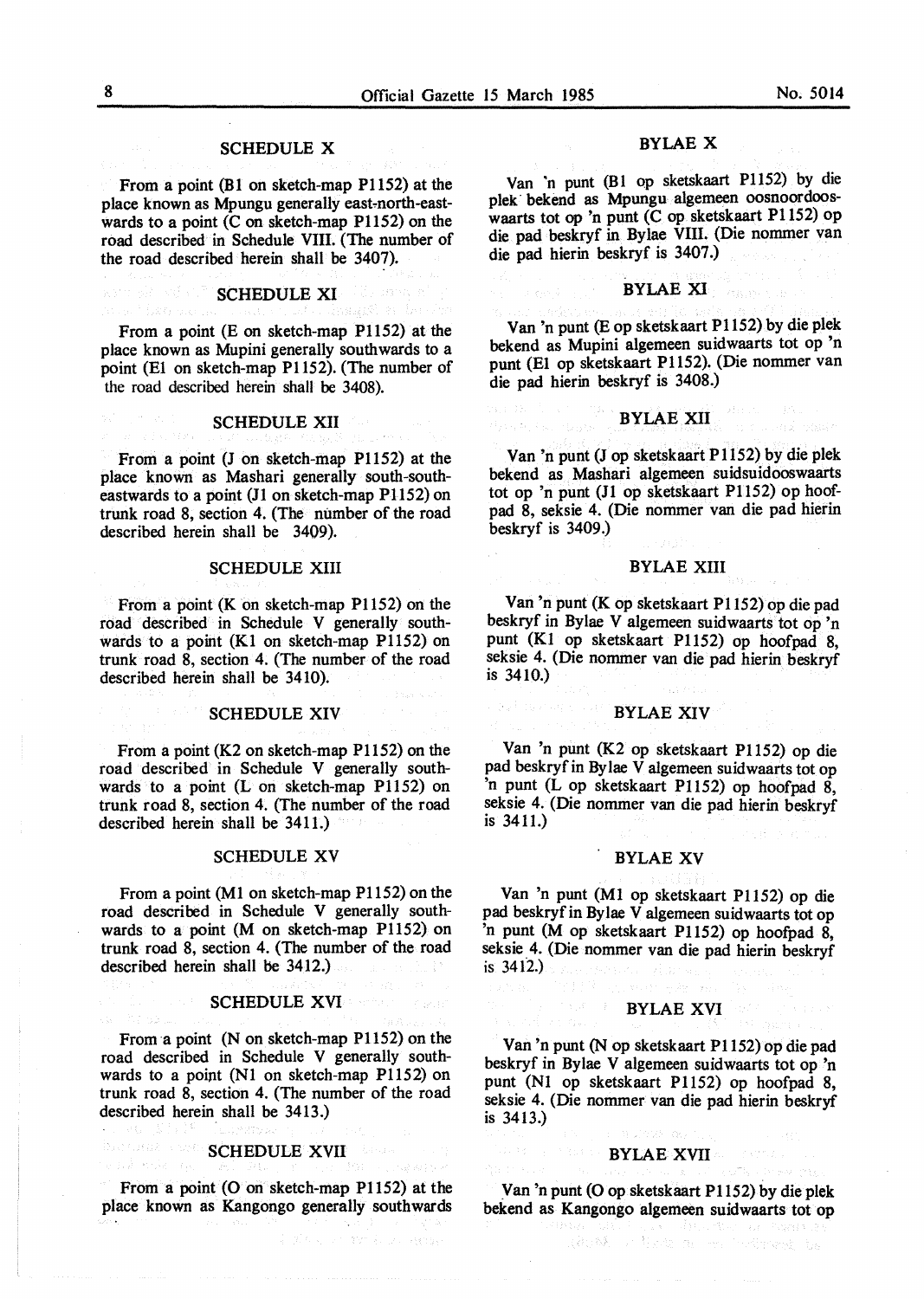to a point (01 on sketch-map P1152) on trunk road 8, section 4. (The number of the road described herein shall be 3414.)

## SCHEDULE XVIII

From a point (P on sketch-map P1152) on the road described in Schedule V generally southwards to a point (Pl on sketch-map P1152) on trunk road 8, section 4. (The number of the road described herein shall be 3415.)

### SCHEDULE XIX

From a point (Q on sketch-map P1152) on the road described in Schedule V generally southwards to a point (Q1 on sketch-map P1152) on trunk road 8, section 4. (The number of the road described herein shall be 3416.)

## SCHEDULE XX

From a point **(R** on sketch-map Pl 152) on the road described in Schedule V generally southsouth-westwards to a point (Rl on sketch-map Pl 152) on trunk road 8, section 4. (The number of the road described herein shall be 3417 .).

'n punt (01 op sketskaart P1152) op hoofpad 8, seksie 4. (Die nommer van die pad hierin beskryf is 3414.)

### BYLAE XVIII

Van 'n punt (Pop sketskaart Pl 152) op die pad beskryf in Bylae V algemeen suidwaarts tot op 'n punt (Pl op sketskaart P1152) op hoofpad 8, seksie 4. (Die nommer van die pad hierin beskryf is 3415.)

## BYLAE XIX

Van 'n punt **(Q** op sketskaart Pl 152) op die pad beskryf in Bylae V algemeen suidwaarts tot op 'n punt (Ql op sketskaart Pl 152) op hoofpad 8, seksie 4. (Die nommer van die pad hierin beskryf is 3416.)

## BYLAE XX

Van 'n punt (R op sketskaart Pl 152) op die pad beskryf in Bylae V algemeen, suidsuidweswaarts tot op 'n punt (RI op sketskaart P1152) op hoofpad 8, seksie 4. (Die nommer van die pad hierin beskryf is 3417.)

## DEPARTMENT OF ECONOMIC AFFAIRS

No. AG. 34 1985

## PRICE CONTROL: MAXIMUM PRICES OF FRESH FULL CREAM MILK: AMENDMENT OF

Under the powers vested in me by section 4 of the Price Control Act, 1964 (Act 25 of 1964), I hereby amend Government Notice AG. 102 of 1984 as set out in the Schedule.

### P.R. KRUGER

Price Controller Windhoek, 6 March 1985

## SCHEDULE

- 1. Paragraph (1) is hereby amended by the insertion in the part which precedes subparagraph (a), before the word "retail", of the words "wholesale and".
- 2. The following Schedule is hereby substituted for the Schedule:

DEPARTEMENT VAN EKONOMIESE SAKE

Nr. AG. 34 1985

 $\overline{a}$ 

PRYSBEHEER: MAKSIMUMPRYSE · VAN VARS VOLROOMMELK: WYSIGING VAN

Kragtens die bevoegdheid my verleen by artikel 4 van die Wet op Prysbeheer, 1964 (Wet 25 van 1964), wysig ek hierby Goewermentskennisgewing AG. 102 van 1984 soos in die Bylae uiteengesit.

**P.R.** KRUGER

Pryskontroleur

Windhoek, 6 Maart 1985

## BYLAE

- 1. Paragraaf (1) word hierby gewysig deur in die gedeelte wat subparagraaf (a) voorafgaan, voor die woord "kleinhandel", die woorde "groothandel en" in te voeg.
- 2. Die By Jae word hierby deur die volgende Bylae vervang: